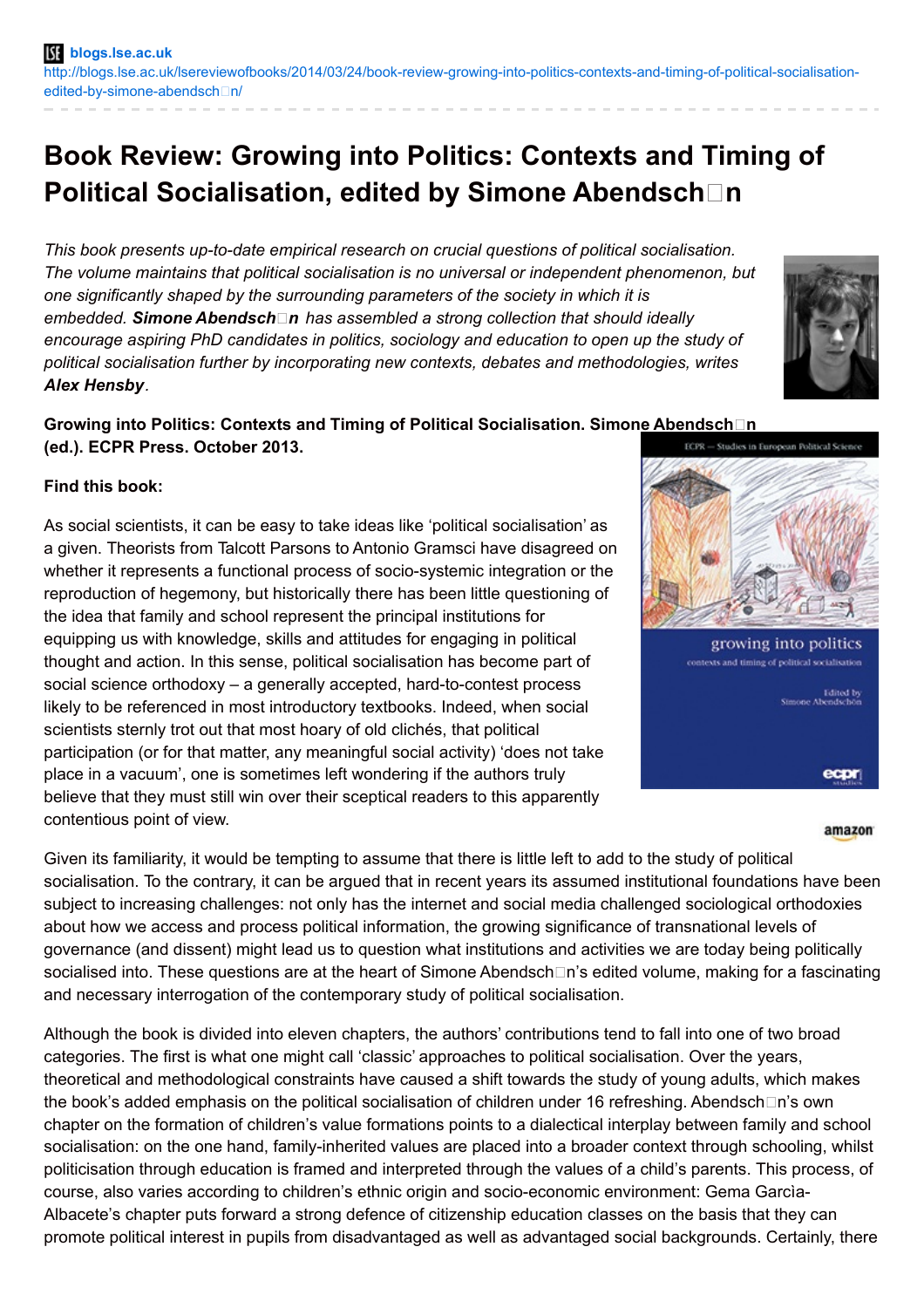remains an *expectation* among pupils that the school should provide formal political socialisation: in their study of Austrian 16 and 17 year-olds, Schwarzer and Zeglovits found that pupils actively assigned schools with the role of providing information on 'elections, the choices they have, how the system works, [and] the fact that their participation is important and worthwhile' (p85).



*Credit: [Chuck](http://www.flickr.com/photos/blogumentary/2873569122/in/photolist-5nVMZd-5r4EDL-5sfKkm-5umrV1-5vhXoW-5ztLDS-5zRMMZ-5zRQtP-5zSM9H-5zW5rW-5zW7Wb-5GwvK2-5H1bHp-5VfvFW-6hb3FH-6hnkqV-6mRxJp-6pw6jS-6pR2C4-6MhzAZ-6P9THC-6P9TRm-6PEo8c-7733ca-78warW-9Mmh1Y-aR81wx-bRpjLc-8jDMd7-e2wkey-irs6AX-9qAD4E-diQruy-fFBT1g-awjTwx-e41VUA-e2aJSe-diFCWq-aR81Pr-aR7XeF-aR7WB2-aRuNHa-8CDexd-dMhH6m-aR7XGx-aR8738-aR84o2-aR7X3g-aR7WRp-aR7Xtx-aR849c/) Olsen CC BY-NC-SA 2.0*

These expectations are perhaps unsurprising given the basic institutional compatibility of civic education and national electoral politics, and it is perhaps the book's second broad category – that of 'new' approaches to political socialisation – that should draw the most interest from readers. The question of political socialisation beyond the nation state is explored in Alexandre Blanc's comparative study of how school textbooks from selected European countries seek to socialise its readers on the politics of the EU. He finds that despite its progressive emergence as a topic of study in European countries, its introduction and presentation continues to 'first and foremost to serve national needs' (p135). Even in France, relatively little focus is paid to the subject compared with national narratives, whereas in Britain it may be unsurprising to learn that presentation of the subject tends to be reduced to a conflict model of basic membership pros and cons. Of course, for intra-EU migrants transnational socialisation represents more than just a political ideal, and in the adaptation to, and internalisation of, their new living and working environments, these mobile citizens become 'agents of change' themselves (p196). These experiences form the focus of Ruxandra Paul's chapter, reminding us that for many citizens political socialisation represents an ongoing, experiential process throughout their lives. On the one hand, migration entails a 'secondary socialisation' to the politics of his or her country of destination. On the other hand, balancing this with the maintenance of family ties provides a fresh perspective on the politics of their homeland, especially for migrants from post-communist countries. In identifying the interplay between primary, migratory and transnational socialisation experiences, Paul's chapter is most effective in opening up the topic's considerable research potential.

Given the advances made in opening up political socialisation as a contemporary research topic, it is a shortcoming of the book that so little attention is paid to non-institutional political socialisation processes. Indeed, one of the book's most significant findings comes from Ellen Quintelier's comparative study of the various